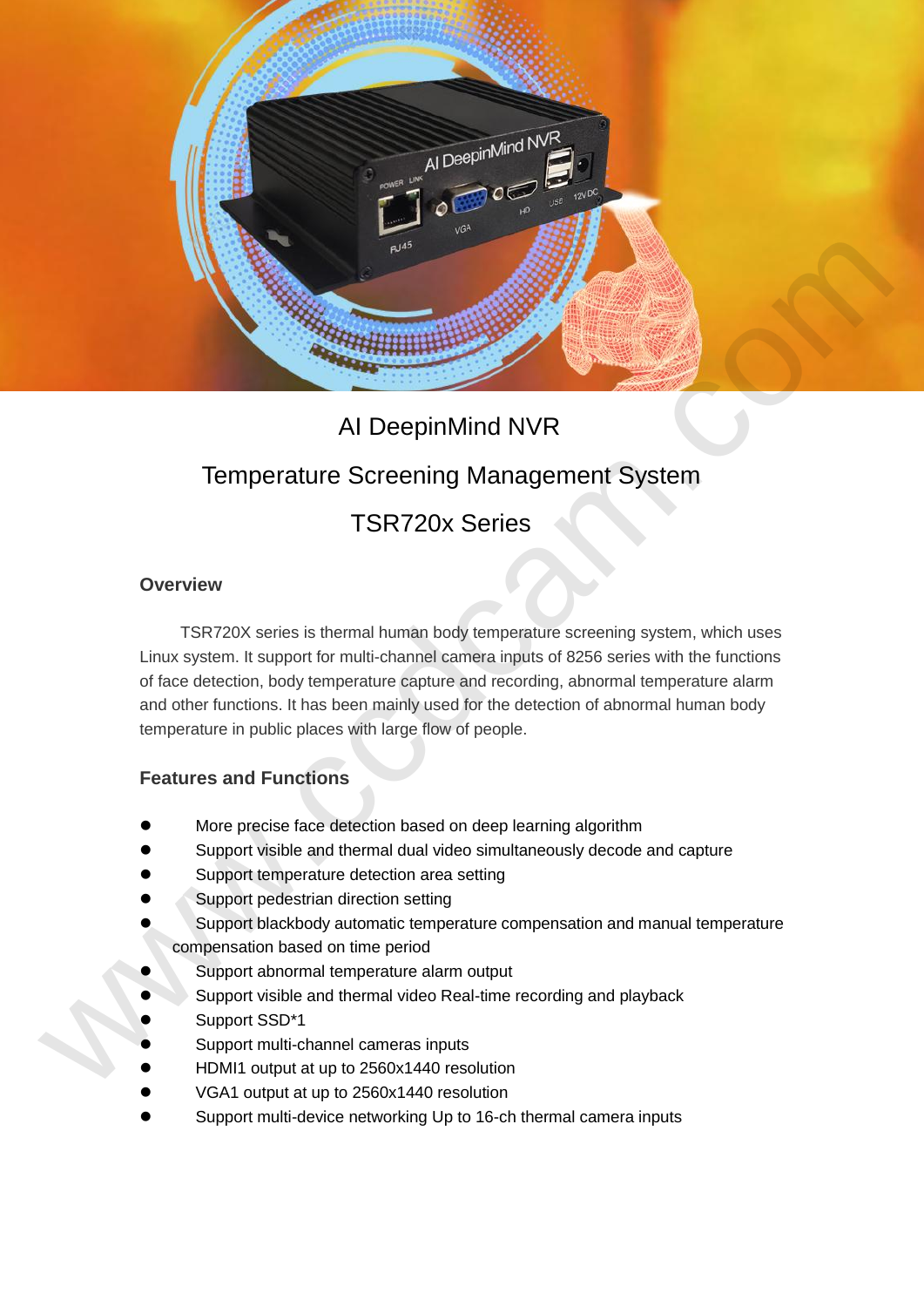### **Application Scenarios**

TSR720X can be used in Airport,Metro,Commercial,School for multi-person temperature screening.

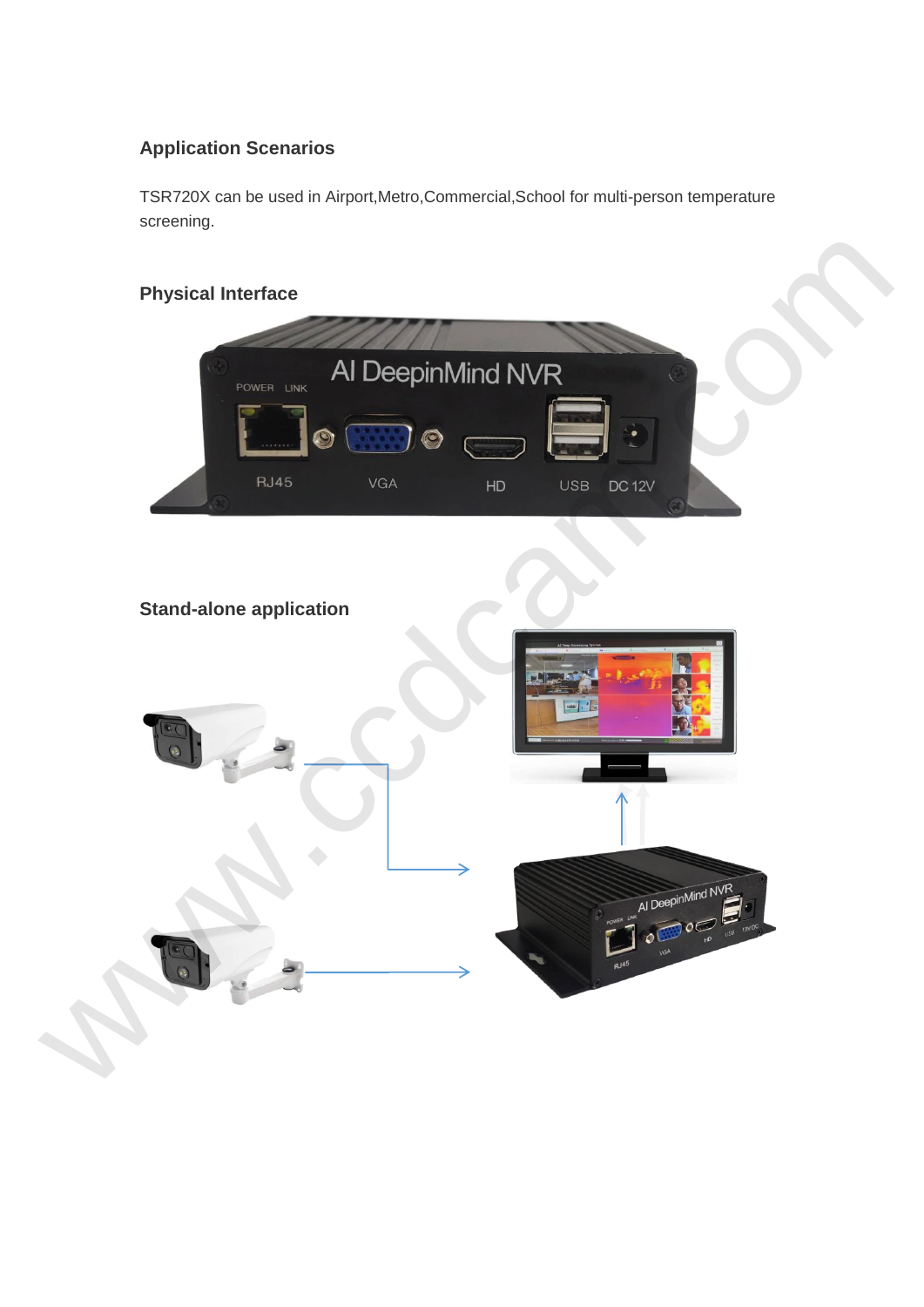### **Network application**